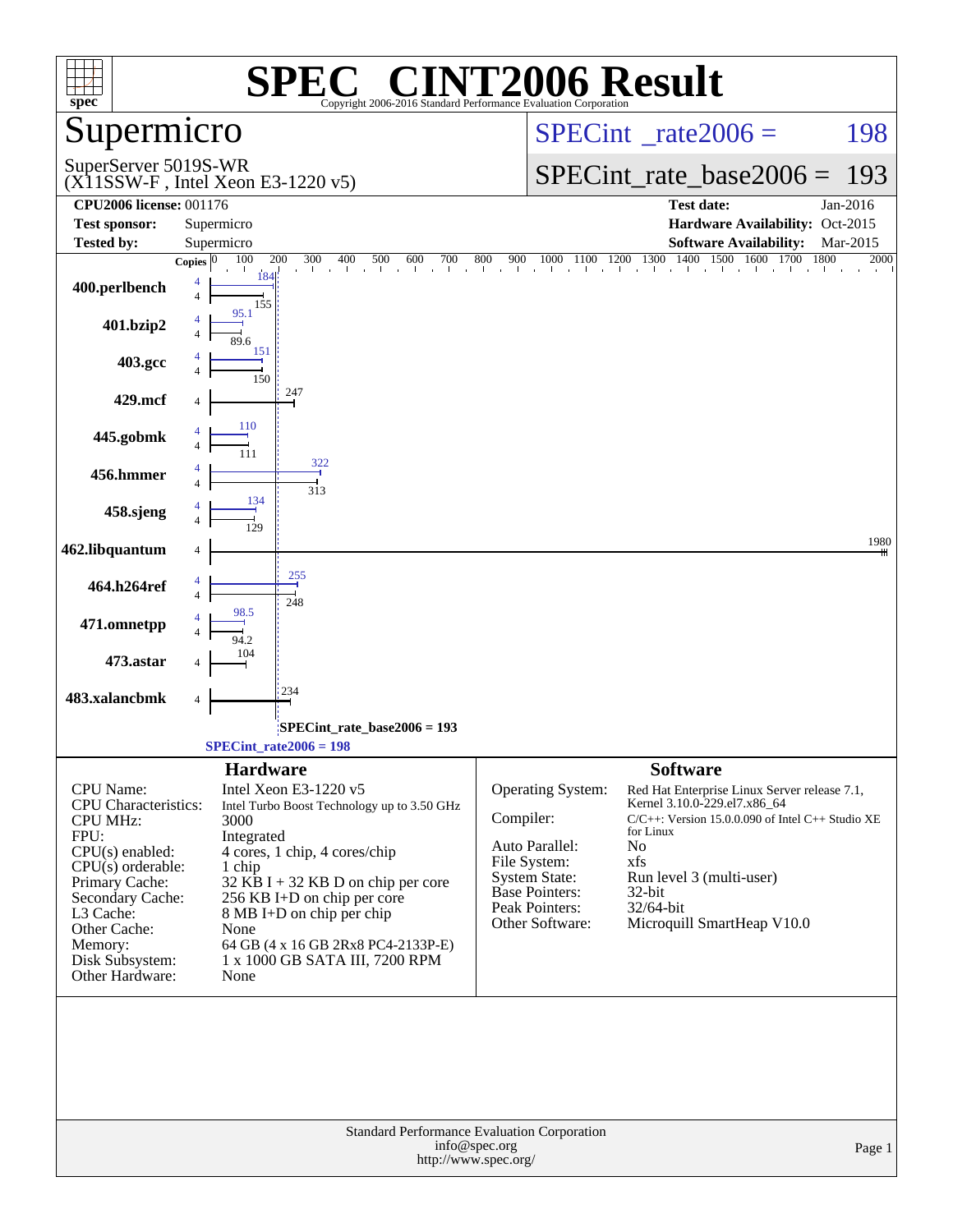

## Supermicro

#### SuperServer 5019S-WR

(X11SSW-F , Intel Xeon E3-1220 v5)

SPECint rate $2006 =$  198

## [SPECint\\_rate\\_base2006 =](http://www.spec.org/auto/cpu2006/Docs/result-fields.html#SPECintratebase2006) 193

**[CPU2006 license:](http://www.spec.org/auto/cpu2006/Docs/result-fields.html#CPU2006license)** 001176 **[Test date:](http://www.spec.org/auto/cpu2006/Docs/result-fields.html#Testdate)** Jan-2016 **[Test sponsor:](http://www.spec.org/auto/cpu2006/Docs/result-fields.html#Testsponsor)** Supermicro Supermicro **[Hardware Availability:](http://www.spec.org/auto/cpu2006/Docs/result-fields.html#HardwareAvailability)** Oct-2015 **[Tested by:](http://www.spec.org/auto/cpu2006/Docs/result-fields.html#Testedby)** Supermicro **Supermicro [Software Availability:](http://www.spec.org/auto/cpu2006/Docs/result-fields.html#SoftwareAvailability)** Mar-2015

#### **[Results Table](http://www.spec.org/auto/cpu2006/Docs/result-fields.html#ResultsTable)**

|                    | <b>Base</b>   |                |       |                                                                |       |                |            | <b>Peak</b>   |                                                                       |              |                |              |                |              |
|--------------------|---------------|----------------|-------|----------------------------------------------------------------|-------|----------------|------------|---------------|-----------------------------------------------------------------------|--------------|----------------|--------------|----------------|--------------|
| <b>Benchmark</b>   | <b>Copies</b> | <b>Seconds</b> | Ratio | <b>Seconds</b>                                                 | Ratio | <b>Seconds</b> | Ratio      | <b>Copies</b> | <b>Seconds</b>                                                        | <b>Ratio</b> | <b>Seconds</b> | <b>Ratio</b> | <b>Seconds</b> | <b>Ratio</b> |
| 400.perlbench      |               | 252            | 155   | 253                                                            | 154   | 253            | 155        |               | 212                                                                   | 184          | 212            | 184          | 212            | <b>184</b>   |
| 401.bzip2          |               | 431            | 89.6  | 430                                                            | 89.7  | 432            | 89.4       |               | 406                                                                   | 95.0         | 404            | 95.5         | 406            | 95.1         |
| $403.\mathrm{gcc}$ |               | 215            | 150   | 214                                                            | 150   | 212            | 152        |               | 212                                                                   | 152          | 214            | 151          | 213            | <u>151</u>   |
| $429$ .mcf         |               | 149            | 245   | 148                                                            | 247   | 148            | 247        |               | 149                                                                   | 245          | 148            | 247          | 148            | 247          |
| $445$ .gobmk       |               | 378            | 111   | 378                                                            | 111   | 378            | <b>111</b> |               | 383                                                                   | 110          | 383            | 110          | 383            | 109          |
| 456.hmmer          |               | 119            | 312   | 119                                                            | 313   | 119            | 313        |               | 116                                                                   | 322          | <b>116</b>     | 322          | 116            | 322          |
| $458$ .sjeng       |               | 374            | 129   | 374                                                            | 129   | 374            | 129        |               | 362                                                                   | 134          | 363            | 133          | 362            | 134          |
| 462.libquantum     |               | 42.1           | 1970  | 41.8                                                           | 1980  | 41.9           | 1980       |               | 42.1                                                                  | 1970         | 41.8           | 1980         | 41.9           | 1980         |
| 464.h264ref        |               | 357            | 248   | 357                                                            | 248   | 357            | 248        |               | 348                                                                   | 255          | 347            | 255          | 347            | 255          |
| 471.omnetpp        |               | 265            | 94.2  | 265                                                            | 94.2  | 266            | 94.0       |               | 254                                                                   | 98.6         | 254            | 98.4         | 254            | 98.5         |
| 473.astar          |               | 268            | 105   | 269                                                            | 104   | 269            | 104        |               | 268                                                                   | 105          | 269            | 104          | 269            | 104          |
| 483.xalancbmk      |               | 118            | 234   | 118                                                            | 234   | 118            | 234        |               | 118                                                                   | 234          | 118            | 234          | 118            | 234          |
|                    |               |                |       | Described and can be the condensing colorate the concerns more |       |                |            |               | . Die 14 see deel en dit ook in die steen naar die naam en ontwerpent |              |                |              |                |              |

Results appear in the [order in which they were run.](http://www.spec.org/auto/cpu2006/Docs/result-fields.html#RunOrder) Bold underlined text [indicates a median measurement.](http://www.spec.org/auto/cpu2006/Docs/result-fields.html#Median)

#### **[Submit Notes](http://www.spec.org/auto/cpu2006/Docs/result-fields.html#SubmitNotes)**

 The taskset mechanism was used to bind copies to processors. The config file option 'submit' was used to generate taskset commands to bind each copy to a specific processor. For details, please see the config file.

#### **[Operating System Notes](http://www.spec.org/auto/cpu2006/Docs/result-fields.html#OperatingSystemNotes)**

Stack size set to unlimited using "ulimit -s unlimited"

#### **[Platform Notes](http://www.spec.org/auto/cpu2006/Docs/result-fields.html#PlatformNotes)**

Standard Performance Evaluation Corporation Sysinfo program /home/cpu2006/config/sysinfo.rev6914 \$Rev: 6914 \$ \$Date:: 2014-06-25 #\$ e3fbb8667b5a285932ceab81e28219e1 running on localhost.localdomain Thu Jan 7 12:08:51 2016 This section contains SUT (System Under Test) info as seen by some common utilities. To remove or add to this section, see: <http://www.spec.org/cpu2006/Docs/config.html#sysinfo> From /proc/cpuinfo model name : Intel(R) Xeon(R) CPU E3-1220 v5 @ 3.00GHz 1 "physical id"s (chips) 4 "processors" cores, siblings (Caution: counting these is hw and system dependent. The following excerpts from /proc/cpuinfo might not be reliable. Use with caution.) cpu cores : 4 siblings : 4 Continued on next page

[info@spec.org](mailto:info@spec.org) <http://www.spec.org/>

Page 2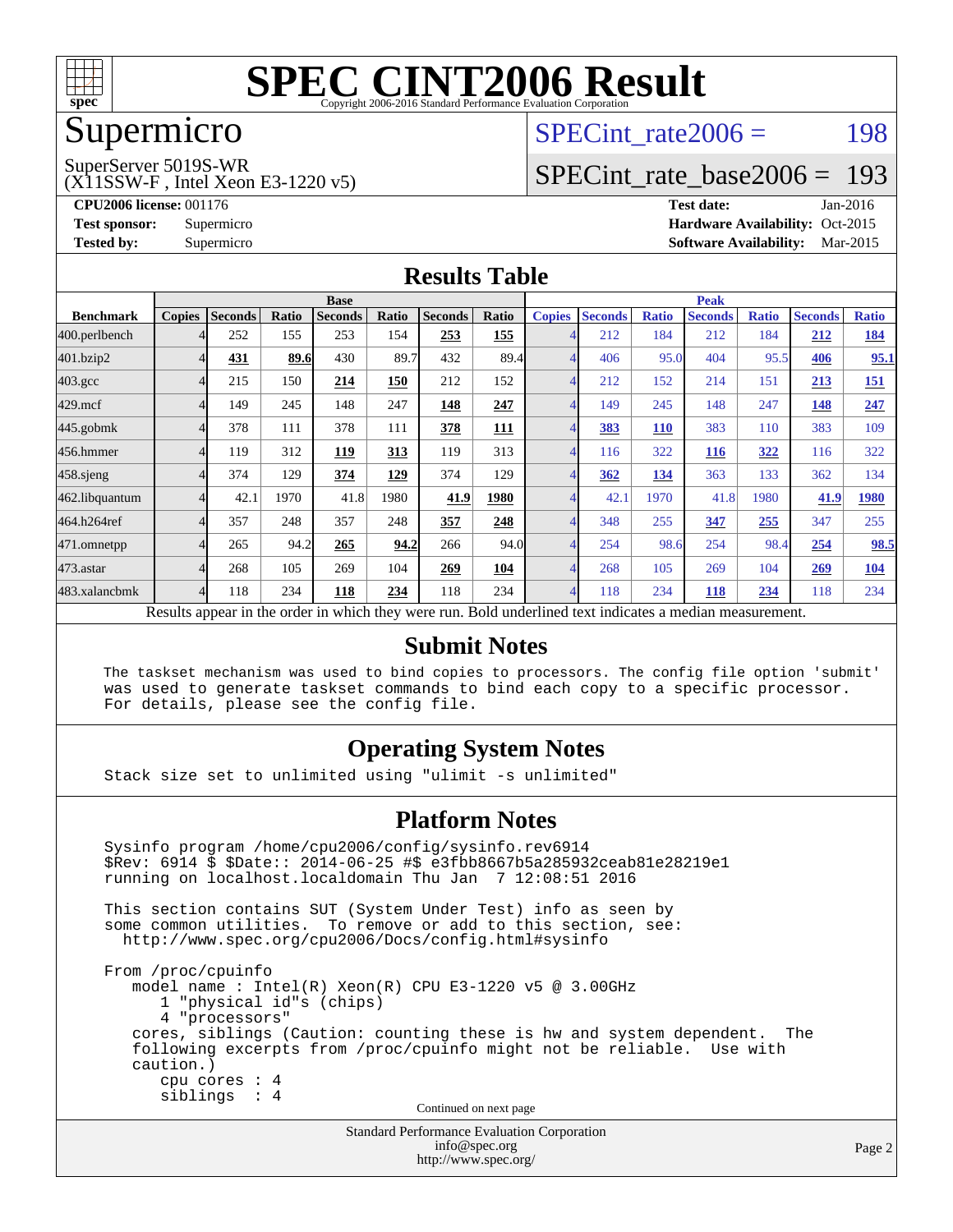

### Supermicro

SPECint rate $2006 =$  198

(X11SSW-F , Intel Xeon E3-1220 v5) SuperServer 5019S-WR

[SPECint\\_rate\\_base2006 =](http://www.spec.org/auto/cpu2006/Docs/result-fields.html#SPECintratebase2006) 193

**[CPU2006 license:](http://www.spec.org/auto/cpu2006/Docs/result-fields.html#CPU2006license)** 001176 **[Test date:](http://www.spec.org/auto/cpu2006/Docs/result-fields.html#Testdate)** Jan-2016 **[Test sponsor:](http://www.spec.org/auto/cpu2006/Docs/result-fields.html#Testsponsor)** Supermicro Supermicro **[Hardware Availability:](http://www.spec.org/auto/cpu2006/Docs/result-fields.html#HardwareAvailability)** Oct-2015 **[Tested by:](http://www.spec.org/auto/cpu2006/Docs/result-fields.html#Testedby)** Supermicro **Supermicro [Software Availability:](http://www.spec.org/auto/cpu2006/Docs/result-fields.html#SoftwareAvailability)** Mar-2015

#### **[Platform Notes \(Continued\)](http://www.spec.org/auto/cpu2006/Docs/result-fields.html#PlatformNotes)**

 physical 0: cores 0 1 2 3 cache size : 8192 KB From /proc/meminfo MemTotal: 65630872 kB HugePages\_Total: 0 Hugepagesize: 2048 kB From /etc/\*release\* /etc/\*version\* os-release: NAME="Red Hat Enterprise Linux Server" VERSION="7.1 (Maipo)" ID="rhel" ID\_LIKE="fedora" VERSION\_ID="7.1" PRETTY\_NAME="Red Hat Enterprise Linux Server 7.1 (Maipo)" ANSI\_COLOR="0;31" CPE\_NAME="cpe:/o:redhat:enterprise\_linux:7.1:GA:server" redhat-release: Red Hat Enterprise Linux Server release 7.1 (Maipo) system-release: Red Hat Enterprise Linux Server release 7.1 (Maipo) system-release-cpe: cpe:/o:redhat:enterprise\_linux:7.1:ga:server uname -a: Linux localhost.localdomain 3.10.0-229.el7.x86\_64 #1 SMP Thu Jan 29 18:37:38 EST 2015 x86 64 x86 64 x86 64 GNU/Linux run-level 3 Jan 7 02:57 SPEC is set to: /home/cpu2006 Filesystem Type Size Used Avail Use% Mounted on /dev/mapper/rhel-home xfs 865G 170G 696G 20% /home Additional information from dmidecode: Warning: Use caution when you interpret this section. The 'dmidecode' program reads system data which is "intended to allow hardware to be accurately determined", but the intent may not be met, as there are frequent changes to hardware, firmware, and the "DMTF SMBIOS" standard. BIOS American Megatrends Inc. 1.0a 12/29/2015 Memory:

4x Samsung M391A2K43BB1-CPB 16 GB 2 rank 2133 MHz

(End of data from sysinfo program)

#### **[General Notes](http://www.spec.org/auto/cpu2006/Docs/result-fields.html#GeneralNotes)**

Environment variables set by runspec before the start of the run: LD\_LIBRARY\_PATH = "/home/cpu2006/libs/32:/home/cpu2006/libs/64:/home/cpu2006/sh"

 Binaries compiled on a system with 1x Core i5-4670K CPU + 16GB memory using RedHat EL 7.0

Continued on next page

Standard Performance Evaluation Corporation [info@spec.org](mailto:info@spec.org) <http://www.spec.org/>

Page 3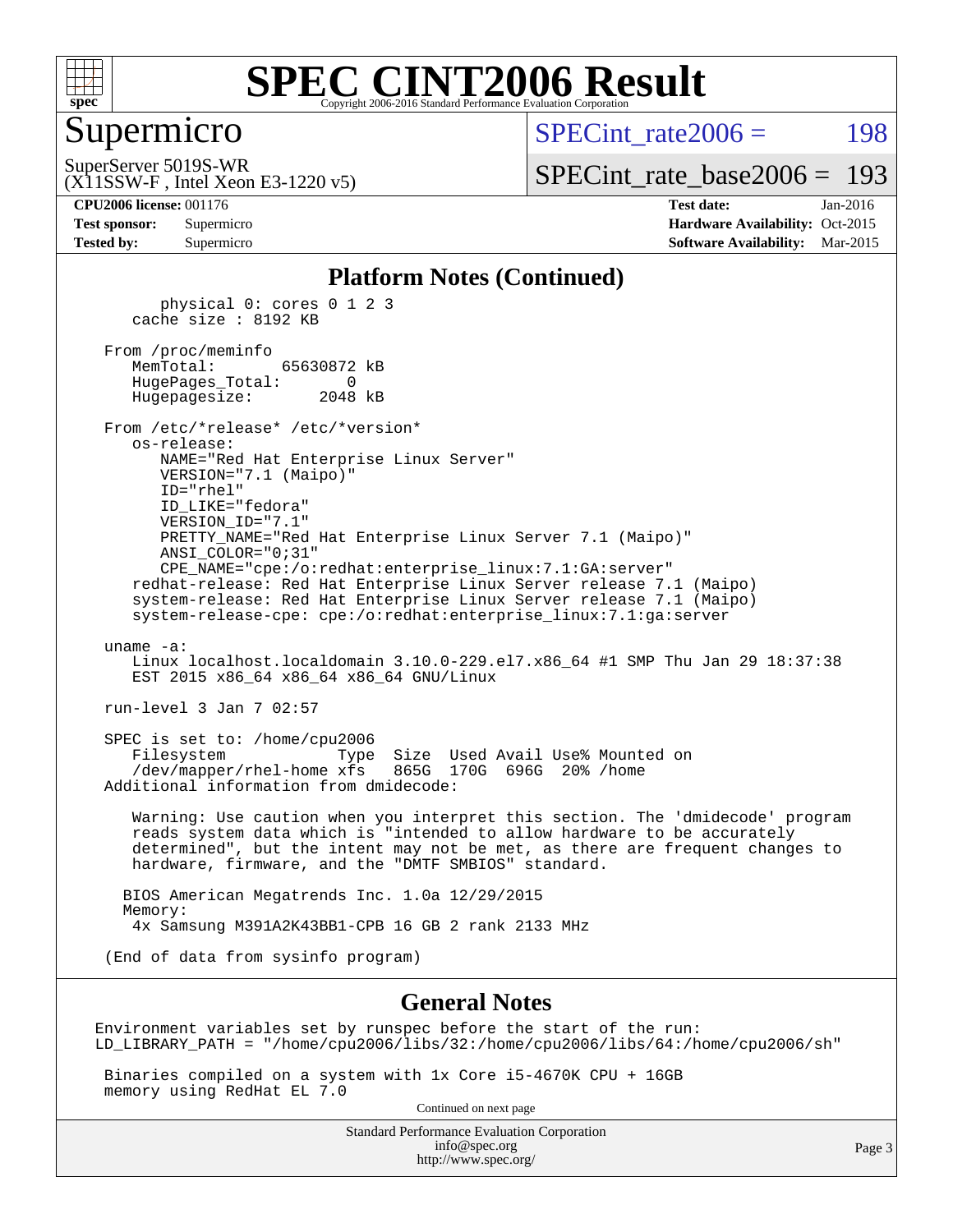

### Supermicro

SPECint rate $2006 =$  198

(X11SSW-F , Intel Xeon E3-1220 v5) SuperServer 5019S-WR

[SPECint\\_rate\\_base2006 =](http://www.spec.org/auto/cpu2006/Docs/result-fields.html#SPECintratebase2006) 193

**[CPU2006 license:](http://www.spec.org/auto/cpu2006/Docs/result-fields.html#CPU2006license)** 001176 **[Test date:](http://www.spec.org/auto/cpu2006/Docs/result-fields.html#Testdate)** Jan-2016 **[Test sponsor:](http://www.spec.org/auto/cpu2006/Docs/result-fields.html#Testsponsor)** Supermicro Supermicro **[Hardware Availability:](http://www.spec.org/auto/cpu2006/Docs/result-fields.html#HardwareAvailability)** Oct-2015 **[Tested by:](http://www.spec.org/auto/cpu2006/Docs/result-fields.html#Testedby)** Supermicro **Supermicro [Software Availability:](http://www.spec.org/auto/cpu2006/Docs/result-fields.html#SoftwareAvailability)** Mar-2015

#### **[General Notes \(Continued\)](http://www.spec.org/auto/cpu2006/Docs/result-fields.html#GeneralNotes)**

 Transparent Huge Pages enabled with: echo always > /sys/kernel/mm/transparent\_hugepage/enabled

### **[Base Compiler Invocation](http://www.spec.org/auto/cpu2006/Docs/result-fields.html#BaseCompilerInvocation)**

[C benchmarks](http://www.spec.org/auto/cpu2006/Docs/result-fields.html#Cbenchmarks):

[icc -m32 -L/opt/intel/composer\\_xe\\_2015/lib/ia32](http://www.spec.org/cpu2006/results/res2016q1/cpu2006-20160111-38661.flags.html#user_CCbase_intel_icc_011b86df29f8c679b747245588698a4d)

[C++ benchmarks:](http://www.spec.org/auto/cpu2006/Docs/result-fields.html#CXXbenchmarks)

[icpc -m32 -L/opt/intel/composer\\_xe\\_2015/lib/ia32](http://www.spec.org/cpu2006/results/res2016q1/cpu2006-20160111-38661.flags.html#user_CXXbase_intel_icpc_c2c99686a1a582c3e0de0b4806b02cea)

### **[Base Portability Flags](http://www.spec.org/auto/cpu2006/Docs/result-fields.html#BasePortabilityFlags)**

 400.perlbench: [-DSPEC\\_CPU\\_LINUX\\_IA32](http://www.spec.org/cpu2006/results/res2016q1/cpu2006-20160111-38661.flags.html#b400.perlbench_baseCPORTABILITY_DSPEC_CPU_LINUX_IA32) 462.libquantum: [-DSPEC\\_CPU\\_LINUX](http://www.spec.org/cpu2006/results/res2016q1/cpu2006-20160111-38661.flags.html#b462.libquantum_baseCPORTABILITY_DSPEC_CPU_LINUX) 483.xalancbmk: [-DSPEC\\_CPU\\_LINUX](http://www.spec.org/cpu2006/results/res2016q1/cpu2006-20160111-38661.flags.html#b483.xalancbmk_baseCXXPORTABILITY_DSPEC_CPU_LINUX)

### **[Base Optimization Flags](http://www.spec.org/auto/cpu2006/Docs/result-fields.html#BaseOptimizationFlags)**

[C benchmarks](http://www.spec.org/auto/cpu2006/Docs/result-fields.html#Cbenchmarks):

[-xCORE-AVX2](http://www.spec.org/cpu2006/results/res2016q1/cpu2006-20160111-38661.flags.html#user_CCbase_f-xAVX2_5f5fc0cbe2c9f62c816d3e45806c70d7) [-ipo](http://www.spec.org/cpu2006/results/res2016q1/cpu2006-20160111-38661.flags.html#user_CCbase_f-ipo) [-O3](http://www.spec.org/cpu2006/results/res2016q1/cpu2006-20160111-38661.flags.html#user_CCbase_f-O3) [-no-prec-div](http://www.spec.org/cpu2006/results/res2016q1/cpu2006-20160111-38661.flags.html#user_CCbase_f-no-prec-div) [-opt-prefetch](http://www.spec.org/cpu2006/results/res2016q1/cpu2006-20160111-38661.flags.html#user_CCbase_f-opt-prefetch) [-opt-mem-layout-trans=3](http://www.spec.org/cpu2006/results/res2016q1/cpu2006-20160111-38661.flags.html#user_CCbase_f-opt-mem-layout-trans_a7b82ad4bd7abf52556d4961a2ae94d5)

[C++ benchmarks:](http://www.spec.org/auto/cpu2006/Docs/result-fields.html#CXXbenchmarks)

[-xCORE-AVX2](http://www.spec.org/cpu2006/results/res2016q1/cpu2006-20160111-38661.flags.html#user_CXXbase_f-xAVX2_5f5fc0cbe2c9f62c816d3e45806c70d7) [-ipo](http://www.spec.org/cpu2006/results/res2016q1/cpu2006-20160111-38661.flags.html#user_CXXbase_f-ipo) [-O3](http://www.spec.org/cpu2006/results/res2016q1/cpu2006-20160111-38661.flags.html#user_CXXbase_f-O3) [-no-prec-div](http://www.spec.org/cpu2006/results/res2016q1/cpu2006-20160111-38661.flags.html#user_CXXbase_f-no-prec-div) [-opt-prefetch](http://www.spec.org/cpu2006/results/res2016q1/cpu2006-20160111-38661.flags.html#user_CXXbase_f-opt-prefetch) [-opt-mem-layout-trans=3](http://www.spec.org/cpu2006/results/res2016q1/cpu2006-20160111-38661.flags.html#user_CXXbase_f-opt-mem-layout-trans_a7b82ad4bd7abf52556d4961a2ae94d5) [-Wl,-z,muldefs](http://www.spec.org/cpu2006/results/res2016q1/cpu2006-20160111-38661.flags.html#user_CXXbase_link_force_multiple1_74079c344b956b9658436fd1b6dd3a8a) [-L/sh -lsmartheap](http://www.spec.org/cpu2006/results/res2016q1/cpu2006-20160111-38661.flags.html#user_CXXbase_SmartHeap_32f6c82aa1ed9c52345d30cf6e4a0499)

#### **[Base Other Flags](http://www.spec.org/auto/cpu2006/Docs/result-fields.html#BaseOtherFlags)**

[C benchmarks](http://www.spec.org/auto/cpu2006/Docs/result-fields.html#Cbenchmarks):

403.gcc: [-Dalloca=\\_alloca](http://www.spec.org/cpu2006/results/res2016q1/cpu2006-20160111-38661.flags.html#b403.gcc_baseEXTRA_CFLAGS_Dalloca_be3056838c12de2578596ca5467af7f3)

#### **[Peak Compiler Invocation](http://www.spec.org/auto/cpu2006/Docs/result-fields.html#PeakCompilerInvocation)**

[C benchmarks \(except as noted below\)](http://www.spec.org/auto/cpu2006/Docs/result-fields.html#Cbenchmarksexceptasnotedbelow):

[icc -m32 -L/opt/intel/composer\\_xe\\_2015/lib/ia32](http://www.spec.org/cpu2006/results/res2016q1/cpu2006-20160111-38661.flags.html#user_CCpeak_intel_icc_011b86df29f8c679b747245588698a4d)

400.perlbench: [icc -m64](http://www.spec.org/cpu2006/results/res2016q1/cpu2006-20160111-38661.flags.html#user_peakCCLD400_perlbench_intel_icc_64bit_bda6cc9af1fdbb0edc3795bac97ada53)

401.bzip2: [icc -m64](http://www.spec.org/cpu2006/results/res2016q1/cpu2006-20160111-38661.flags.html#user_peakCCLD401_bzip2_intel_icc_64bit_bda6cc9af1fdbb0edc3795bac97ada53)

Continued on next page

Standard Performance Evaluation Corporation [info@spec.org](mailto:info@spec.org) <http://www.spec.org/>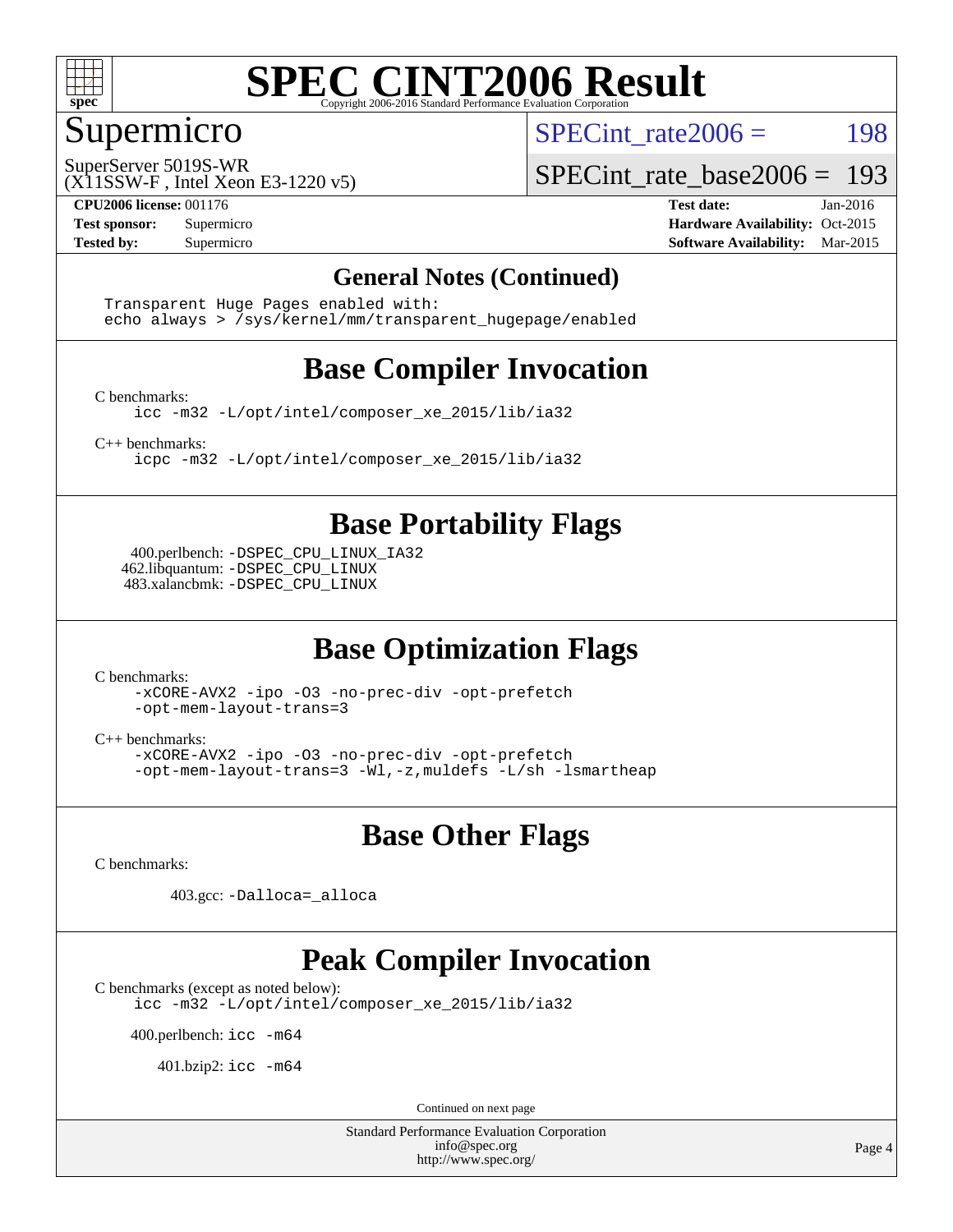

## Supermicro

SPECint rate $2006 =$  198

(X11SSW-F , Intel Xeon E3-1220 v5) SuperServer 5019S-WR

[SPECint\\_rate\\_base2006 =](http://www.spec.org/auto/cpu2006/Docs/result-fields.html#SPECintratebase2006) 193

**[CPU2006 license:](http://www.spec.org/auto/cpu2006/Docs/result-fields.html#CPU2006license)** 001176 **[Test date:](http://www.spec.org/auto/cpu2006/Docs/result-fields.html#Testdate)** Jan-2016 **[Test sponsor:](http://www.spec.org/auto/cpu2006/Docs/result-fields.html#Testsponsor)** Supermicro Supermicro **[Hardware Availability:](http://www.spec.org/auto/cpu2006/Docs/result-fields.html#HardwareAvailability)** Oct-2015 **[Tested by:](http://www.spec.org/auto/cpu2006/Docs/result-fields.html#Testedby)** Supermicro **Supermicro [Software Availability:](http://www.spec.org/auto/cpu2006/Docs/result-fields.html#SoftwareAvailability)** Mar-2015

## **[Peak Compiler Invocation \(Continued\)](http://www.spec.org/auto/cpu2006/Docs/result-fields.html#PeakCompilerInvocation)**

456.hmmer: [icc -m64](http://www.spec.org/cpu2006/results/res2016q1/cpu2006-20160111-38661.flags.html#user_peakCCLD456_hmmer_intel_icc_64bit_bda6cc9af1fdbb0edc3795bac97ada53)

458.sjeng: [icc -m64](http://www.spec.org/cpu2006/results/res2016q1/cpu2006-20160111-38661.flags.html#user_peakCCLD458_sjeng_intel_icc_64bit_bda6cc9af1fdbb0edc3795bac97ada53)

[C++ benchmarks:](http://www.spec.org/auto/cpu2006/Docs/result-fields.html#CXXbenchmarks)

[icpc -m32 -L/opt/intel/composer\\_xe\\_2015/lib/ia32](http://www.spec.org/cpu2006/results/res2016q1/cpu2006-20160111-38661.flags.html#user_CXXpeak_intel_icpc_c2c99686a1a582c3e0de0b4806b02cea)

#### **[Peak Portability Flags](http://www.spec.org/auto/cpu2006/Docs/result-fields.html#PeakPortabilityFlags)**

 400.perlbench: [-DSPEC\\_CPU\\_LP64](http://www.spec.org/cpu2006/results/res2016q1/cpu2006-20160111-38661.flags.html#b400.perlbench_peakCPORTABILITY_DSPEC_CPU_LP64) [-DSPEC\\_CPU\\_LINUX\\_X64](http://www.spec.org/cpu2006/results/res2016q1/cpu2006-20160111-38661.flags.html#b400.perlbench_peakCPORTABILITY_DSPEC_CPU_LINUX_X64) 401.bzip2: [-DSPEC\\_CPU\\_LP64](http://www.spec.org/cpu2006/results/res2016q1/cpu2006-20160111-38661.flags.html#suite_peakCPORTABILITY401_bzip2_DSPEC_CPU_LP64) 456.hmmer: [-DSPEC\\_CPU\\_LP64](http://www.spec.org/cpu2006/results/res2016q1/cpu2006-20160111-38661.flags.html#suite_peakCPORTABILITY456_hmmer_DSPEC_CPU_LP64) 458.sjeng: [-DSPEC\\_CPU\\_LP64](http://www.spec.org/cpu2006/results/res2016q1/cpu2006-20160111-38661.flags.html#suite_peakCPORTABILITY458_sjeng_DSPEC_CPU_LP64) 462.libquantum: [-DSPEC\\_CPU\\_LINUX](http://www.spec.org/cpu2006/results/res2016q1/cpu2006-20160111-38661.flags.html#b462.libquantum_peakCPORTABILITY_DSPEC_CPU_LINUX) 483.xalancbmk: [-DSPEC\\_CPU\\_LINUX](http://www.spec.org/cpu2006/results/res2016q1/cpu2006-20160111-38661.flags.html#b483.xalancbmk_peakCXXPORTABILITY_DSPEC_CPU_LINUX)

## **[Peak Optimization Flags](http://www.spec.org/auto/cpu2006/Docs/result-fields.html#PeakOptimizationFlags)**

[C benchmarks](http://www.spec.org/auto/cpu2006/Docs/result-fields.html#Cbenchmarks):

Standard Performance Evaluation Corporation [info@spec.org](mailto:info@spec.org) 400.perlbench: [-xCORE-AVX2](http://www.spec.org/cpu2006/results/res2016q1/cpu2006-20160111-38661.flags.html#user_peakPASS2_CFLAGSPASS2_LDCFLAGS400_perlbench_f-xAVX2_5f5fc0cbe2c9f62c816d3e45806c70d7)(pass 2) [-prof-gen](http://www.spec.org/cpu2006/results/res2016q1/cpu2006-20160111-38661.flags.html#user_peakPASS1_CFLAGSPASS1_LDCFLAGS400_perlbench_prof_gen_e43856698f6ca7b7e442dfd80e94a8fc)(pass 1) [-ipo](http://www.spec.org/cpu2006/results/res2016q1/cpu2006-20160111-38661.flags.html#user_peakPASS2_CFLAGSPASS2_LDCFLAGS400_perlbench_f-ipo)(pass 2) [-O3](http://www.spec.org/cpu2006/results/res2016q1/cpu2006-20160111-38661.flags.html#user_peakPASS2_CFLAGSPASS2_LDCFLAGS400_perlbench_f-O3)(pass 2) [-no-prec-div](http://www.spec.org/cpu2006/results/res2016q1/cpu2006-20160111-38661.flags.html#user_peakPASS2_CFLAGSPASS2_LDCFLAGS400_perlbench_f-no-prec-div)(pass 2) [-prof-use](http://www.spec.org/cpu2006/results/res2016q1/cpu2006-20160111-38661.flags.html#user_peakPASS2_CFLAGSPASS2_LDCFLAGS400_perlbench_prof_use_bccf7792157ff70d64e32fe3e1250b55)(pass 2) [-auto-ilp32](http://www.spec.org/cpu2006/results/res2016q1/cpu2006-20160111-38661.flags.html#user_peakCOPTIMIZE400_perlbench_f-auto-ilp32) 401.bzip2: [-xCORE-AVX2](http://www.spec.org/cpu2006/results/res2016q1/cpu2006-20160111-38661.flags.html#user_peakPASS2_CFLAGSPASS2_LDCFLAGS401_bzip2_f-xAVX2_5f5fc0cbe2c9f62c816d3e45806c70d7)(pass 2) [-prof-gen](http://www.spec.org/cpu2006/results/res2016q1/cpu2006-20160111-38661.flags.html#user_peakPASS1_CFLAGSPASS1_LDCFLAGS401_bzip2_prof_gen_e43856698f6ca7b7e442dfd80e94a8fc)(pass 1) [-ipo](http://www.spec.org/cpu2006/results/res2016q1/cpu2006-20160111-38661.flags.html#user_peakPASS2_CFLAGSPASS2_LDCFLAGS401_bzip2_f-ipo)(pass 2) [-O3](http://www.spec.org/cpu2006/results/res2016q1/cpu2006-20160111-38661.flags.html#user_peakPASS2_CFLAGSPASS2_LDCFLAGS401_bzip2_f-O3)(pass 2) [-no-prec-div](http://www.spec.org/cpu2006/results/res2016q1/cpu2006-20160111-38661.flags.html#user_peakPASS2_CFLAGSPASS2_LDCFLAGS401_bzip2_f-no-prec-div)(pass 2) [-prof-use](http://www.spec.org/cpu2006/results/res2016q1/cpu2006-20160111-38661.flags.html#user_peakPASS2_CFLAGSPASS2_LDCFLAGS401_bzip2_prof_use_bccf7792157ff70d64e32fe3e1250b55)(pass 2) [-opt-prefetch](http://www.spec.org/cpu2006/results/res2016q1/cpu2006-20160111-38661.flags.html#user_peakCOPTIMIZE401_bzip2_f-opt-prefetch) [-auto-ilp32](http://www.spec.org/cpu2006/results/res2016q1/cpu2006-20160111-38661.flags.html#user_peakCOPTIMIZE401_bzip2_f-auto-ilp32) [-ansi-alias](http://www.spec.org/cpu2006/results/res2016q1/cpu2006-20160111-38661.flags.html#user_peakCOPTIMIZE401_bzip2_f-ansi-alias) 403.gcc: [-xCORE-AVX2](http://www.spec.org/cpu2006/results/res2016q1/cpu2006-20160111-38661.flags.html#user_peakCOPTIMIZE403_gcc_f-xAVX2_5f5fc0cbe2c9f62c816d3e45806c70d7) [-ipo](http://www.spec.org/cpu2006/results/res2016q1/cpu2006-20160111-38661.flags.html#user_peakCOPTIMIZE403_gcc_f-ipo) [-O3](http://www.spec.org/cpu2006/results/res2016q1/cpu2006-20160111-38661.flags.html#user_peakCOPTIMIZE403_gcc_f-O3) [-no-prec-div](http://www.spec.org/cpu2006/results/res2016q1/cpu2006-20160111-38661.flags.html#user_peakCOPTIMIZE403_gcc_f-no-prec-div)  $429$ .mcf: basepeak = yes 445.gobmk: [-xCORE-AVX2](http://www.spec.org/cpu2006/results/res2016q1/cpu2006-20160111-38661.flags.html#user_peakPASS2_CFLAGSPASS2_LDCFLAGS445_gobmk_f-xAVX2_5f5fc0cbe2c9f62c816d3e45806c70d7)(pass 2) [-prof-gen](http://www.spec.org/cpu2006/results/res2016q1/cpu2006-20160111-38661.flags.html#user_peakPASS1_CFLAGSPASS1_LDCFLAGS445_gobmk_prof_gen_e43856698f6ca7b7e442dfd80e94a8fc)(pass 1) [-prof-use](http://www.spec.org/cpu2006/results/res2016q1/cpu2006-20160111-38661.flags.html#user_peakPASS2_CFLAGSPASS2_LDCFLAGS445_gobmk_prof_use_bccf7792157ff70d64e32fe3e1250b55)(pass 2) [-ansi-alias](http://www.spec.org/cpu2006/results/res2016q1/cpu2006-20160111-38661.flags.html#user_peakCOPTIMIZE445_gobmk_f-ansi-alias) [-opt-mem-layout-trans=3](http://www.spec.org/cpu2006/results/res2016q1/cpu2006-20160111-38661.flags.html#user_peakCOPTIMIZE445_gobmk_f-opt-mem-layout-trans_a7b82ad4bd7abf52556d4961a2ae94d5) 456.hmmer: [-xCORE-AVX2](http://www.spec.org/cpu2006/results/res2016q1/cpu2006-20160111-38661.flags.html#user_peakCOPTIMIZE456_hmmer_f-xAVX2_5f5fc0cbe2c9f62c816d3e45806c70d7) [-ipo](http://www.spec.org/cpu2006/results/res2016q1/cpu2006-20160111-38661.flags.html#user_peakCOPTIMIZE456_hmmer_f-ipo) [-O3](http://www.spec.org/cpu2006/results/res2016q1/cpu2006-20160111-38661.flags.html#user_peakCOPTIMIZE456_hmmer_f-O3) [-no-prec-div](http://www.spec.org/cpu2006/results/res2016q1/cpu2006-20160111-38661.flags.html#user_peakCOPTIMIZE456_hmmer_f-no-prec-div) [-unroll2](http://www.spec.org/cpu2006/results/res2016q1/cpu2006-20160111-38661.flags.html#user_peakCOPTIMIZE456_hmmer_f-unroll_784dae83bebfb236979b41d2422d7ec2) [-auto-ilp32](http://www.spec.org/cpu2006/results/res2016q1/cpu2006-20160111-38661.flags.html#user_peakCOPTIMIZE456_hmmer_f-auto-ilp32) 458.sjeng: [-xCORE-AVX2](http://www.spec.org/cpu2006/results/res2016q1/cpu2006-20160111-38661.flags.html#user_peakPASS2_CFLAGSPASS2_LDCFLAGS458_sjeng_f-xAVX2_5f5fc0cbe2c9f62c816d3e45806c70d7)(pass 2) [-prof-gen](http://www.spec.org/cpu2006/results/res2016q1/cpu2006-20160111-38661.flags.html#user_peakPASS1_CFLAGSPASS1_LDCFLAGS458_sjeng_prof_gen_e43856698f6ca7b7e442dfd80e94a8fc)(pass 1) [-ipo](http://www.spec.org/cpu2006/results/res2016q1/cpu2006-20160111-38661.flags.html#user_peakPASS2_CFLAGSPASS2_LDCFLAGS458_sjeng_f-ipo)(pass 2) [-O3](http://www.spec.org/cpu2006/results/res2016q1/cpu2006-20160111-38661.flags.html#user_peakPASS2_CFLAGSPASS2_LDCFLAGS458_sjeng_f-O3)(pass 2) [-no-prec-div](http://www.spec.org/cpu2006/results/res2016q1/cpu2006-20160111-38661.flags.html#user_peakPASS2_CFLAGSPASS2_LDCFLAGS458_sjeng_f-no-prec-div)(pass 2) [-prof-use](http://www.spec.org/cpu2006/results/res2016q1/cpu2006-20160111-38661.flags.html#user_peakPASS2_CFLAGSPASS2_LDCFLAGS458_sjeng_prof_use_bccf7792157ff70d64e32fe3e1250b55)(pass 2) [-unroll4](http://www.spec.org/cpu2006/results/res2016q1/cpu2006-20160111-38661.flags.html#user_peakCOPTIMIZE458_sjeng_f-unroll_4e5e4ed65b7fd20bdcd365bec371b81f) [-auto-ilp32](http://www.spec.org/cpu2006/results/res2016q1/cpu2006-20160111-38661.flags.html#user_peakCOPTIMIZE458_sjeng_f-auto-ilp32)  $462$ .libquantum: basepeak = yes 464.h264ref: [-xCORE-AVX2](http://www.spec.org/cpu2006/results/res2016q1/cpu2006-20160111-38661.flags.html#user_peakPASS2_CFLAGSPASS2_LDCFLAGS464_h264ref_f-xAVX2_5f5fc0cbe2c9f62c816d3e45806c70d7)(pass 2) [-prof-gen](http://www.spec.org/cpu2006/results/res2016q1/cpu2006-20160111-38661.flags.html#user_peakPASS1_CFLAGSPASS1_LDCFLAGS464_h264ref_prof_gen_e43856698f6ca7b7e442dfd80e94a8fc)(pass 1) [-ipo](http://www.spec.org/cpu2006/results/res2016q1/cpu2006-20160111-38661.flags.html#user_peakPASS2_CFLAGSPASS2_LDCFLAGS464_h264ref_f-ipo)(pass 2) [-O3](http://www.spec.org/cpu2006/results/res2016q1/cpu2006-20160111-38661.flags.html#user_peakPASS2_CFLAGSPASS2_LDCFLAGS464_h264ref_f-O3)(pass 2) [-no-prec-div](http://www.spec.org/cpu2006/results/res2016q1/cpu2006-20160111-38661.flags.html#user_peakPASS2_CFLAGSPASS2_LDCFLAGS464_h264ref_f-no-prec-div)(pass 2) [-prof-use](http://www.spec.org/cpu2006/results/res2016q1/cpu2006-20160111-38661.flags.html#user_peakPASS2_CFLAGSPASS2_LDCFLAGS464_h264ref_prof_use_bccf7792157ff70d64e32fe3e1250b55)(pass 2) [-unroll2](http://www.spec.org/cpu2006/results/res2016q1/cpu2006-20160111-38661.flags.html#user_peakCOPTIMIZE464_h264ref_f-unroll_784dae83bebfb236979b41d2422d7ec2) [-ansi-alias](http://www.spec.org/cpu2006/results/res2016q1/cpu2006-20160111-38661.flags.html#user_peakCOPTIMIZE464_h264ref_f-ansi-alias) Continued on next page

<http://www.spec.org/>